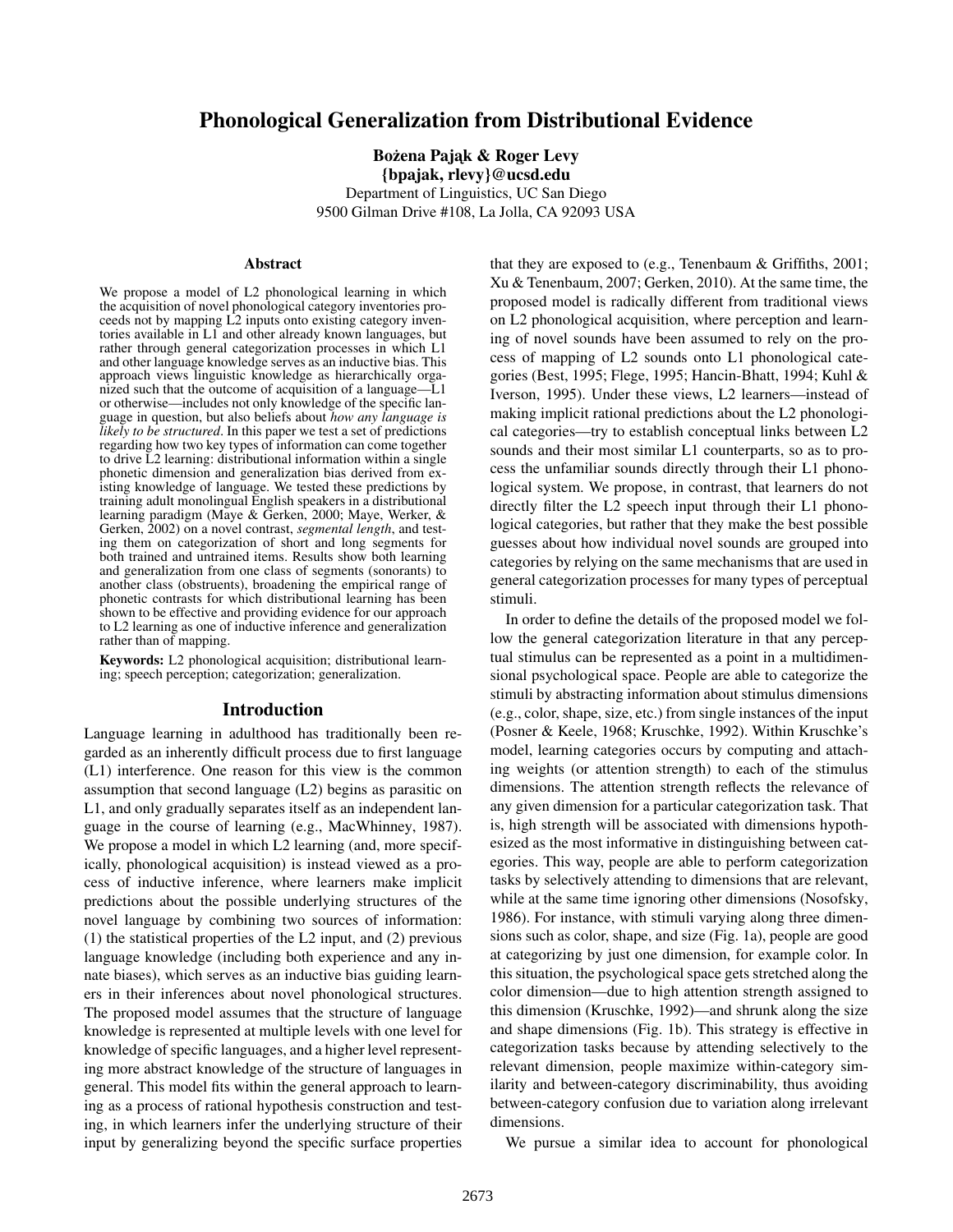

Figure 1: (a) Eight stimuli that vary along three binary-valued dimensions: color (black/white), shape (circle/triangle), and size (big/small). (b) Attending selectively to the color dimension. (Figure from Nosofsky, 1986, p. 4.)

categorization. Sound segments, as other perceptual stimuli, can be represented as points in a multidimensional perceptual space. Languages group segments into phonological categories, or phonemes, by partitioning this perceptual space along different phonetic dimensions (Maddieson, 1984). Therefore, a large part of the problem facing children in L1 phonological learning is to differentiate between phonologically relevant (i.e., informative for assigning meaning) and irrelevant phonetic dimensions. That is, children learn to selectively attend to certain phonetic dimensions (e.g., formant frequencies), while disregarding—at least for purposes of categorization—others (e.g., amplitude) (Kuhl, Williams, Lacerda, Stevens, & Lindblom, 1992; Jusczyk, 1992).

Now, let us turn our attention to L2. Accurate phonological learning in L2 requires repartitioning of the perceptual space in accordance with which phonetic dimensions are informative to categorize L2 sounds (Strange & Shafer, 2008). On our proposal this is difficult because learners' L1 knowledge has created strong inductive bias in inferences about what any L2 structure may be like, which leads them to selectively attend to only those phonetic dimensions that are phonologically relevant in their L1. This might be implemented in Kruschke's model by readjusting weights, which would increase attention to dimensions phonologically relevant in the L2 and suppress attention to irrelevant dimensions.

If our proposal is correct and learners categorize L2 sounds based on their inferences about which phonetic dimensions are likely to be relevant in that language, then we expect listeners' perception and categorization of novel speech sounds to be guided by their experience with *phonetic dimensions*, and not individual segments. That is, in contrast to previous approaches, we predict that novel distinctions within a given phonetic dimension should be perceived more accurately by listeners who know a language in which that dimension is contrastive for *some* set of segments than by listeners for whom that dimension is never contrastive, even when the novel distinctions are used within segment classes for which the dimension is never contrastive for either group of listeners. This means that listeners are predicted to generalize the relevance of phonetic dimensions from known segments to novel segments. Pająk (2010) confirmed this prediction for the length dimension: for example, speakers of Cantonese, who are familiar with *vowel* length contrasts, are better at discriminating short from long *consonants* ([kasa]/[kassa]) than speakers of Mandarin, who are not familiar with any length contrasts. We took this result to suggest that Cantonese speakers generalized length across segment classes. This result is problematic for theories assuming L2-to-L1 segment mappings, under which familiarity with *vowel* length contrasts should not have any effect on perception and learning of *consonant* length contrasts: novel long consonants would be assumed to map onto L1 short consonants for both Cantonese and Mandarin speakers, thus making their discrimination equally difficult for *both* groups.

In this paper we investigate another type of evidence for the proposed model. One of the hallmark phenomena in the human categorization literature is the ability to learn category distinctions on the basis of purely distributional evidence—a bimodal distribution on some perceptual dimension, for example, generally supports the inference of a category distinction more strongly than a unimodal distribution—as predicted by rational accounts such as that underlying the *Size Principle* of Tenenbaum (1999) & Tenenbaum and Griffiths (2001). Since L2 phonological learning in our approach is simply a special case of the general problem of categorization, then distributional evidence may be able to overcome L1-derived bias against a category distinction in a phonetic dimension which is never distinctive in L1 (although the amount of exposure needed might differ depending on the cue's perceptual salience and on its L1 distribution). Crucially, generalization to a novel set of segments should straightforwardly follow from learning the relevance of a dimension for just one set of segments, exactly as in the previous study with Cantonese speakers. The perceptual learning literature provides mixed evidence on whether limited laboratory training can be sufficient to induce generalization in adults. Previous research focused on novel voicing distinctions (e.g., prevoiced vs. voiceless unaspirated stops for native speakers of English), and only tested limited types of generalization: for stops from one place of articulation to another (e.g., from alveolar [d]-[t] to velar [g]-[k]). Early studies with explicit category training showed that this type of generalization is possible (McClaskey, Pisoni, & Carrell, 1983; Tremblay, Kraus, Carrell, & McGee, 1997). On the other hand, training adults on a novel voicing distinction in the distributional learning paradigm (Maye & Gerken, 2000; Maye et al., 2002) was inconclusive regarding the ability of participants to generalize to a different place of articulation: Maye and Gerken (2001) reported no generalization, but Perfors and Dunbar (2010) found some evidence of generalization by increasing the duration of training and using natural stimuli.

In this study we tested the predictions of our model using the distributional learning paradigm, in which listeners (here, monolingual English speakers) are exposed to a new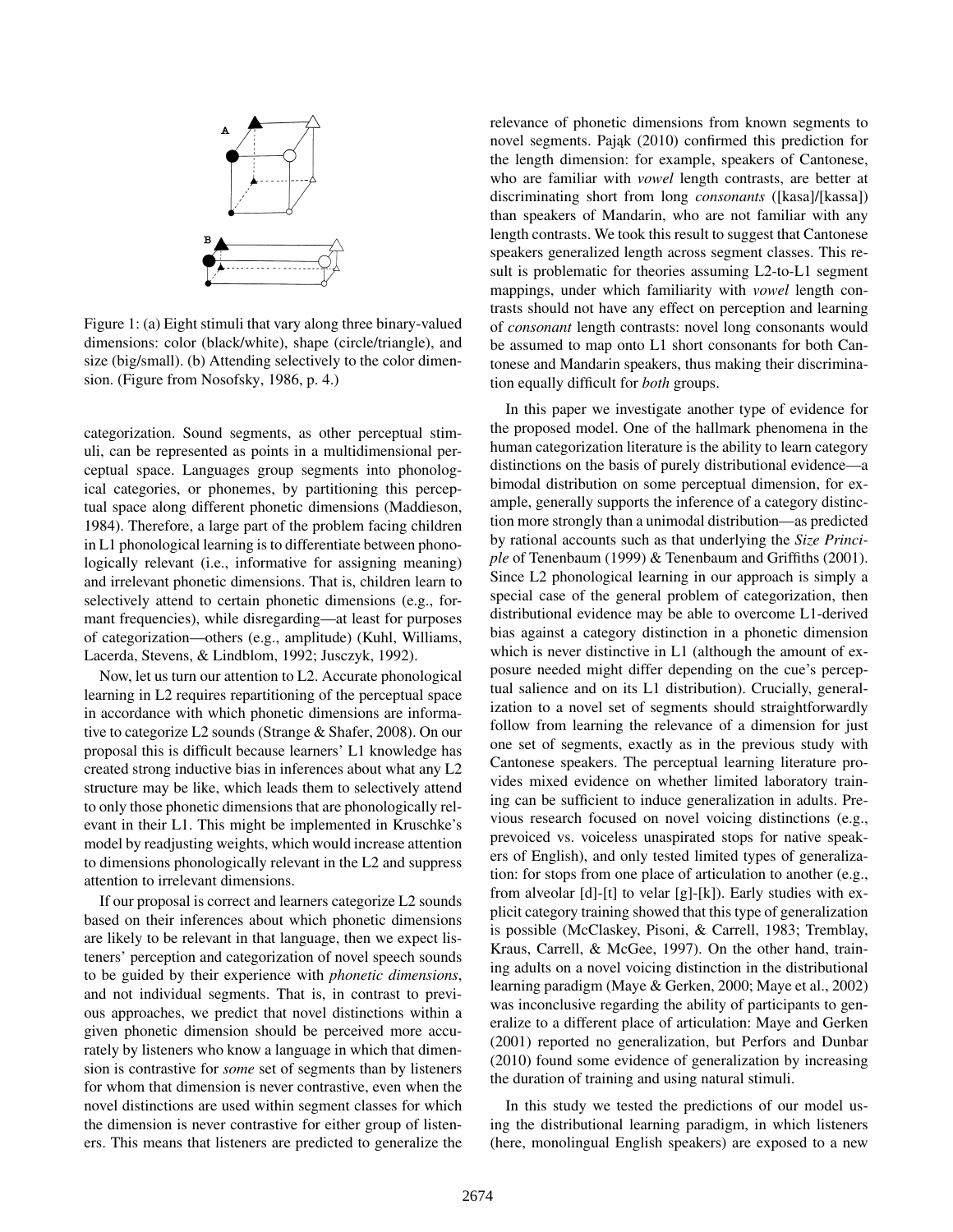language (L2) through listening to stimuli sampled from a continuum of sounds that vary along some phonetic dimension (here, segmental length). The stimuli are sampled from either a bimodal frequency distribution, suggesting that there are two categories along the continuum (here, short and long segments), or a unimodal distribution, suggesting only one category (and, thus, no contrast between short and long segments). Crucially, all participants are exposed to the same inventory of stimuli, differing only in relative frequency of occurrence among stimuli within the inventory. Thus, any differences between bimodal and unimodal conditions in subsequent testing must be due to participants' interpretation of the novel sounds as influenced by training and not just to auditory sensitization. Beyond its relevance for testing the distinctive predictions made by our model (as compared with the mapping models described earlier), this work contributes to the perceptual learning literature by investigating distributional learning on a previously unstudied phonetic dimension *segmental length*—and generalization across segment classes (sonorants and obstruents). Unlike the voicing dimension, length cross-cuts a wide range of possible segments, and is not in any form contrastive in the participants' native language (English). $<sup>1</sup>$ </sup>

# Experiment

We trained monolingual English speakers on a novel phonological contrast, segmental length, using the distributional learning paradigm, as applied by Maye and Gerken (2001) in a study with adult participants. Subsequently, we tested their categorization of short and long segments for trained and untrained segment classes (sonorants and obstruents). We predicted that participants would generalize the relevance of length in sound categorization from a trained class to an untrained class.

## Method

Participants 48 undergraduate students at UC San Diego participated in the experiment for course credit. They were all monolingual speakers of English, in most cases with some limited high school and/or college exposure to Spanish or French. Crucially, none of them had any exposure to any language that uses length contrastively. All participants reported no history of speech or hearing problems.

Materials The materials consisted of nonce words recorded in a soundproof booth by a phonetically-trained native speaker of Polish. The critical length items included segments from two classes: sonorants  $([j], [l], [m], [n])$ , and obstruents ([s], [f], [ $\theta$ ], [ $\iiint$ ). They were recorded as words with long consonants: [ajja], [illa], [amma], [inna], [assa], [iffa], [a $\theta\theta$ a],  $[i]$ [a]. Subsequently, the consonant length in each word was manipulated to create length continua, each with eight tokens. There are several ways in which such continua could be created. One way would be to maintain natural between-segment duration differences (e.g., sonorant consonants are generally shorter than fricatives<sup>2</sup>), but manipulate relative durations so that for each continuum the endpoints are always in the same duration ratio (cross-linguistically, the long-to-short consonant ratio varies between 1.5 to 3; Ladefoged & Maddieson, 1996). Another way, which we adopted, is to use the same distribution on absolute durations for all segments (see the discussion section for more on the consequences of this choice). In the continua we created, durations of all consonants ranged from 100msec (short) to 205msec (long), and each adjacent token differed by 15msec. The fillers resembled the critical items, but different consonants were used: [ira], [i?a], [aʤa],  $[afa]$ ,  $[itba]$ ,  $[itsa]$ ,  $[aba]$ ,  $[apa]$ ,  $[ida]$ ,  $[ita]$ ,  $[aga]$ ,  $[aka]$ ,  $[ixa]$ ,  $[i\chi a]$ ,  $[aba]$ ,  $[afa]$ .

Procedure The experiment adhered as closely as possible to the procedure used by Maye and Gerken (2001), and consisted of two main parts: training and testing.

*Training:* In training, participants listened to single words presented over headphones that were of one of two STIMU-LUS TYPES: *critical* or *filler*. Each participant was trained on critical items from one TRAINED SEGMENT CLASS (either *sonorants* or *obstruents*), and in one of two CONDITIONS: (1) *bimodal*, imitating a language with phonemic contrasts between short and long consonants, and (2) *unimodal*, imitating a language with no phonemic length contrasts (see Fig. 2). All participants were trained on the same filler items: the words [ira], [i?a], [aʤa], [aʧa]. To maintain participants' attention on the experimental items, they were instructed to push a button after they heard each word. The response to a given stimulus triggered the presentation of the following stimulus with a delay of 1sec. Training consisted of a total of 384 words and lasted for about 10min. This included four repetitions of a training block, where each block had 64 critical items (16 tokens from each length continuum) and 32 filler items (8 different recordings of each item). Stimulus order was randomized for each participant, and there was a selfterminated break after each block.

*Testing:* The testing was identical for all participants, and consisted of an AX discrimination task. Participants listened to pairs of words, and were asked to judge whether these were two different words or two repetitions of the same word. For critical pairs, these were endpoints of each continuum, either 'different' (100msec–205msec, 205msec–100msec) or 'same' (100msec–100msec, 205msec–205msec). For filler 'different' pairs, these were two words that differed by one

<sup>&</sup>lt;sup>1</sup>Although English vowels do vary in length, and length is used by native speakers as an auxiliary cue for voicing in word-final stops, vowel length alone is never used to distinguish between two vowel categories. This is reflected in how English native speakers process length: by 18 months of age English-learning infants show differences in their sensitivity to the length cue compared to infants learning a language that has phonemic length contrasts, such as Dutch or Japanese (Dietrich, Swingley, & Werker, 2007; Mugitani, Pons, Fais, Werker, & Amano, 2008).

<sup>&</sup>lt;sup>2</sup>The ranges of duration for English consonants that are equivalent to those used in the experiment are roughly the following (in msec): [j] 39-100, [l] 42-85, [m] 50-89, [n] 38-83, [s] 61-126, [f] 88-138,  $[\theta]$  46-90,  $[\int]$  88-138 (based on the phonetically annotated portion of the Switchboard corpus, as described in 'The Switchboard Transcription Project' report by Steven Greenberg, 1996.)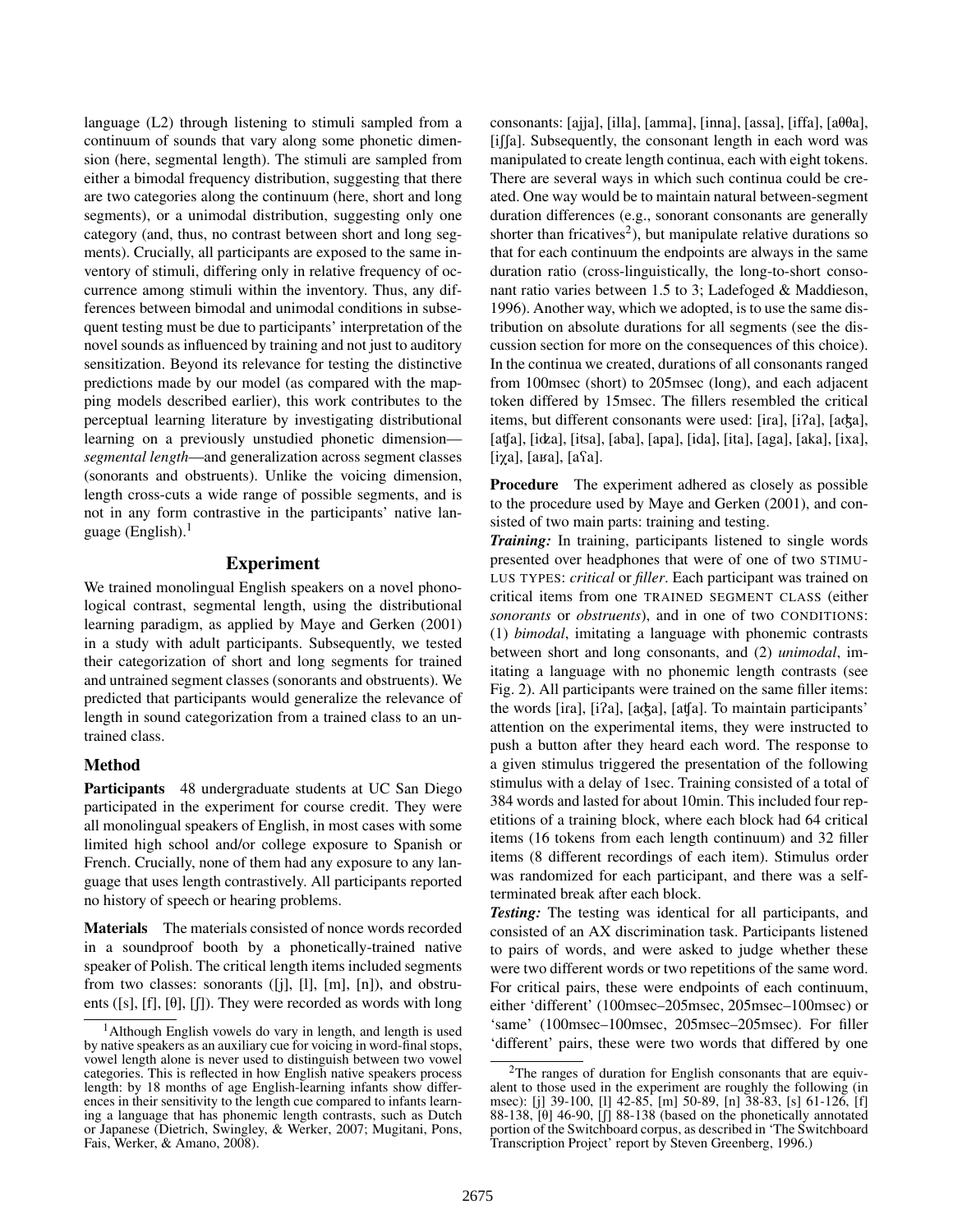

Figure 2: Critical training stimuli.

segment: the contrasts were either in voicing ( $\left[\phi\right]-\left[\phi\right]$ ,  $\left[\phi\right]-$ [ts], [b]–[p], [d]–[t], [g]–[k]), in place of articulation ([x]–[ $\chi$ ],  $[k]$ – $[\S]$ ), or in both ( $[r]$ – $[\S]$ ). The 'same' pairs were always physically identical. The TESTED WORDS were of one of two types: *trained* (i.e., heard in training) or *untrained* (i.e., heard for the first time in testing). There was a total of 384 word pairs, which included 6 repetitions of a testing block. One block consisted of 32 critical pairs (16 'same' and 16 'different') and 32 filler pairs (16 'same' and 16 'different'). The words in each pair were separated by an interstimulus interval of 750ms. As with training, stimulus order was randomized for each participant, and there was a self-terminated break after each block. Participants responded by pushing a button on a gamepad. They were instructed to respond according to their intuition based on what they learned during the training period, and were assured that there were no strictly right or wrong answers. The instructions included a short practice with English words, where 'different' words were minimal pairs (e.g., *mass* – *miss*), and 'same' words were repetitions of the same word pronounced with different intonations. Testing lasted about 20min.

#### Results

We predicted that successful distributional training should lead to a difference between the bimodal and the unimodal conditions on critical length trials: bimodal training resulting in more 'different' responses (since the training should suggest that short and long consonants are contrastive in this language), while unimodal training leading to fewer 'different' responses (because the training provided no evidence that short and long consonants belong to different categories). Furthermore, we predicted that participants would generalize the relevance of length from trained to untrained words (reflected in no difference in performance on trained and untrained items), and that this generalization would be bidirectional (i.e., from sonorants to obstruents, and vice versa).

Since performance was at ceiling on 'same' trials (>95% correct for each TYPE, CONDITION, TRAINED SEGMENT CLASS, and TESTED WORDS type), we only analyzed the responses from 'different' trials, using mixed-effects logit models with random slopes and intercepts for participant and item.<sup>3</sup>

Proportion of different responses  $\frac{0}{1}$ Proportion of 'different' responses 0.0 0.2 0.4 0.6 0.8 1.0 Bimodal  $\blacksquare$  $0.8$ Unimodal 0.6  $0.4$  $0.2$  $\overline{0}$ .0 Critical−Trained Critical−Untrained Filler−Trained Filler−Untrained

Figure 3: Performance by participants trained on the sonorant class. (Error bars are standard errors.)



Figure 4: Performance by participants trained on the obstruent class. (Error bars are standard errors.)

First, we examined the critical trials for the fixed effects of CONDITION (*bimodal*, *unimodal*), TESTED WORD (*trained*, *untrained*), and TRAINED SEGMENT CLASS (*sonorant*, *obstruent*). There was a main effect of CONDITION ( $p < .05$ ): as predicted, participants in the bimodal condition responded 'different' more often than in the unimodal condition. However, there was also a significant interaction between CON-DITION and TRAINED SEGMENT CLASS ( $p < .05$ ): the difference between the bimodal and the unimodal conditions was driven mainly by the participants trained on the sonorant class.<sup>4</sup> That is, as can be seen in the left part of Fig. 3, participants trained on sonorants responded 'different' more often in the bimodal than in the unimodal condition. However, as illustrated in the left part of Fig. 4, all participants trained on obstruents performed similarly regardless of the condition, even on the trained items. These results suggest that the distributional training was successful when it was done on sonorant length continua, but not when the training continua involved obstruents, in which case there was no difference between the bimodal and the unimodal conditions on any tested words: whether critical or filler, or trained and untrained.

Since the training was only successful for the sonoranttrained participants, we examined the critical trials for the effect of generalization for this group alone. We used a mixed

**Participants trained on sonorants**

<sup>&</sup>lt;sup>3</sup>We also performed ANOVA analyses and found no major differences in results. Minor discrepancies are reported in footnotes.

<sup>&</sup>lt;sup>4</sup>Both of these effects were only marginal in ANOVAs with  $p =$ .06 and  $p = .08$ , respectively.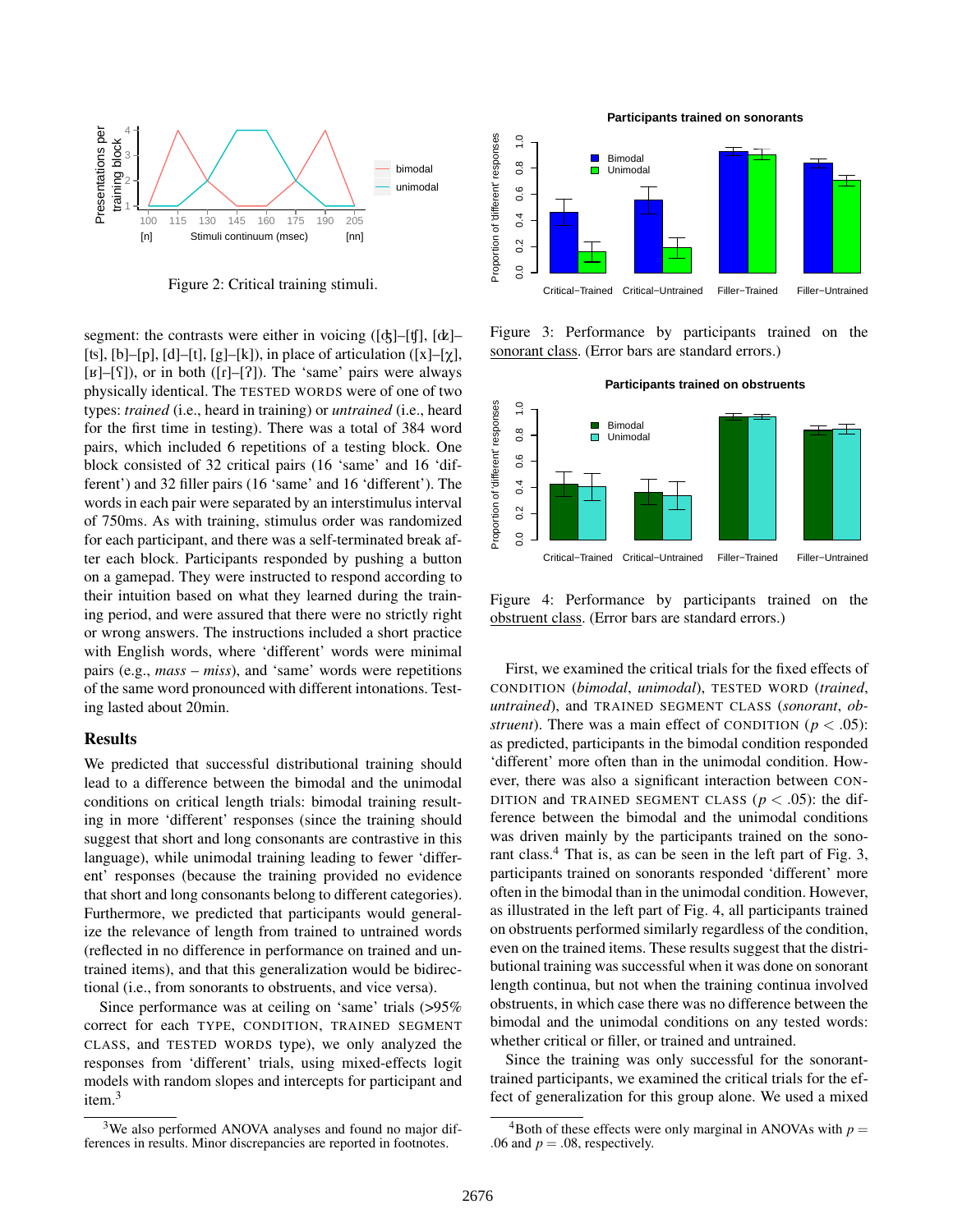model with fixed effects of CONDITION (*bimodal*, *unimodal*) and TESTED WORD (*trained*, *untrained*). As expected by previous main effect, there was a significant main effect of CON-DITION ( $p < .01$ ) with participants in the bimodal condition responding 'different' more often than in the unimodal condition. Furthermore, as predicted by the generalization hypothesis, there was no significant main effect of TESTED WORD, meaning that participants in both bimodal and unimodal conditions performed similarly on trained and untrained items. Separate pairwise comparisons revealed that the difference between bimodal and unimodal conditions was significant for both trained and untrained critical items (*p*s< .01). These results suggest that participants generalized length to the novel segment class.

This effect was not due to a simple bias of bimodallytrained participants to respond 'different' on any trial, as reflected by a significant interaction between CONDITION and STIMULUS TYPE (*critical*, *filler*) ( $p < .05$ ), as well as the same interaction for only untrained items  $(p < .05)^5$ : the difference between the bimodal and the unimodal conditions was significantly larger for the critical than for the filler trials, even when just the untrained items were considered.

The fact that testing was identical for all participants, but the distributional training was only successful for the sonorant-trained group, and not for the obstruent-trained one, allows us to make a direct comparison between the two groups. By treating the performance of the obstruent-trained group as a baseline (38% 'different' responses), we can see the net effect of bimodal vs. unimodal training by comparing the performance of sonorant-trained participants to the baseline. This comparison reveals that successful bimodal training increased 'different' responses by 13%, whereas successful unimodal training decreased 'different' responses by 21%.

## **Discussion**

This study yielded two key results. First, monolingual speakers of English can be trained through purely distributional learning to recognize a phonological category distinction on a phonetic dimension (segmental length) which is never contrastive in their native language. After only one ten-minute training session of 256 critical items, participants exposed to sonorants sampled from a bimodally distributed length continuum categorized words differing only in sonorant length as being distinctive more often than did participants exposed to sonorants of unimodally distributed length. Second—and even more crucially to our model's predictions—speakers generalized the relevance of length for sound categorization to a different set of consonants, obstruents. This generalization was quite aggressive, with the effect on obstruent categorization during testing just as strong as the effect on sonorant categorization. This result seems not to be reducible to greater general sensitization to any phonetic distinctions for the bimodally trained group, since the effect on performance for fillers—even those to which participants received no exposure during training—was smaller (though this comparison must be taken with caution since performance for fillers was higher across the board than for critical trials). This result contrasts with Maye and Gerken's (2001) study of distributional learning of a novel voicing distinction, where no evidence of generalization was found.<sup>6</sup> Since Maye and Gerken only used one segment continuum for training, our results suggest that training on a wider range of segments might yield stronger generalization.

For participants trained on obstruents, in contrast, the choice of bimodal versus unimodal distribution of segment length had no discernible effect on word categorization. We believe the most likely reason for this is related to the differences in duration between these two classes of consonants in naturally spoken English: obstruents (or at least all fricatives that we used in the experiment) are generally longer than sonorants. Since we created uniform length continua for both segment classes, this meant that all the tokens from the sonorant continua were longer than their usual duration range in English, while for obstruents these ranges partially overlapped. We believe that this might have been the reason why the obstruent-trained participants did not pick up on the distributional information: they may have heard the fricatives of around 200msec as unusually long, but still interpreted them as within reasonable English-like duration range, which consequently was not sufficient for bimodally-trained participants to infer contrastiveness of the length dimension. If this is correct, then modifying the obstruent continua (by including longer durations) should be more effective in guiding participants' inferences. Preliminary data from a followup experiment  $(N=11)$  suggest that this is indeed the case: when the obstruent continua range from 140msec to 280msec, the results for obstruent-trained participants look similar to those for sonorant-trained participants in the experiment reported in this paper. In the face of the learning failure observed in the present experiment for obstruent-trained participants, the generalization by sonorant-trained participants to obstruents is all the more impressive: distributional evidence as to whether length is contrastive for sonorants informs participants' perception of obstruent length contrastiveness even within a range of the continuum which would not itself drive learning through exposure to obstruents themselves.

The results reported in this paper are problematic for traditional mapping approaches to L2 sound perception and learning because these approaches have no straightforward explanation of distributional learning, much less of generalization. If we assume that phonological categorization of novel sounds proceeds through mapping of these sounds onto the most similar L1 categories, then frequency of exposure to sounds from a given phonetic continuum (as in distributional learning) should not have any effect on how the end-

<sup>5</sup>For these cases the models with the full random effects structure failed to converge. Thus, we iteratively removed random effects with the smallest variance until convergence was successful.

 $6$ Perfors and Dunbar (2010) did obtain both learning and generalization for a voicing distinction similar to Maye and Gerken's, but they used much more training and no fillers.